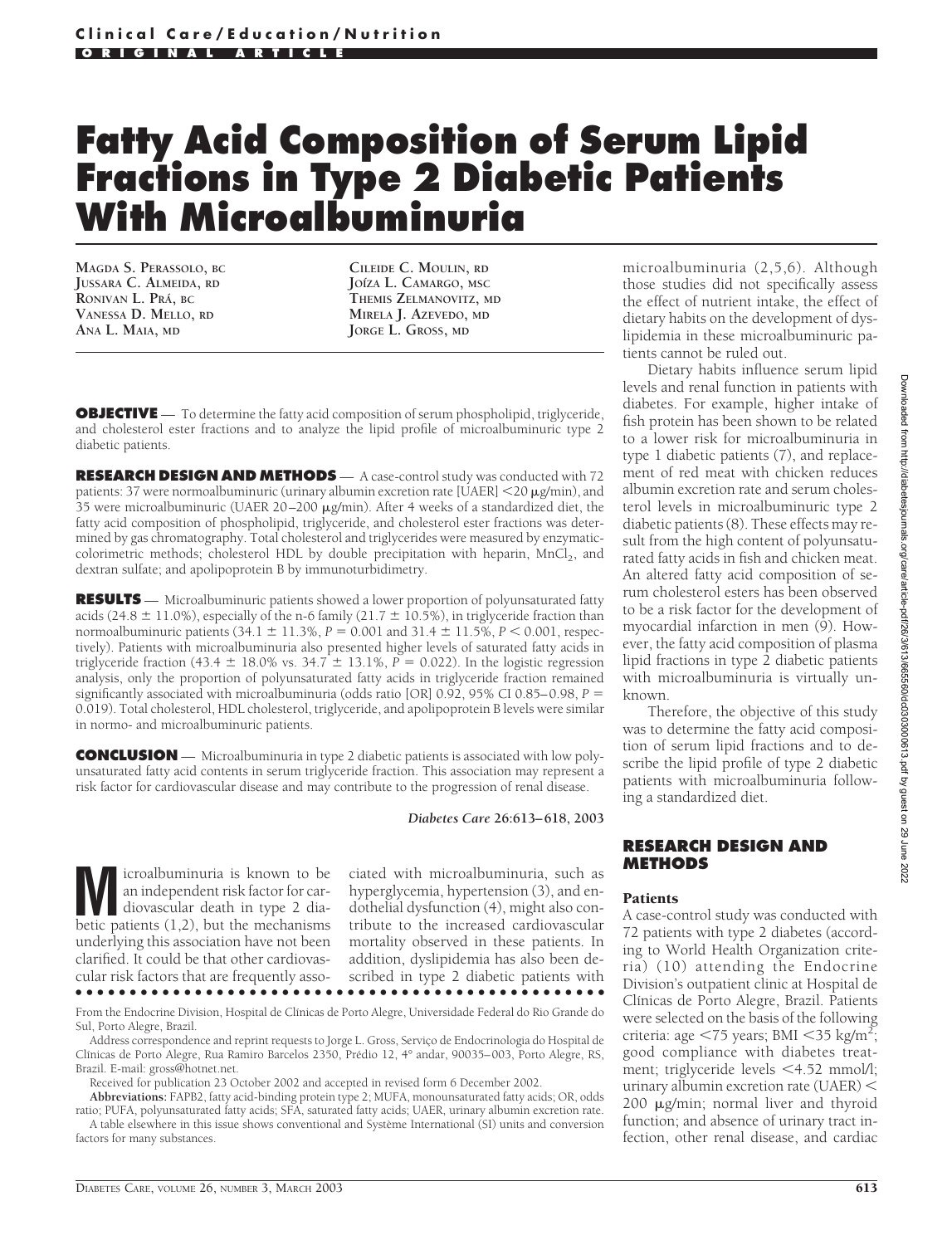failure. Treatment with antihypertensive and oral antidiabetic agents was maintained during the study. None of the patients were using hypolipidemic agents. A total of 37 patients were classified as normoalbuminuric (UAER <20  $\mu$ g/min) and 35 as microalbuminuric (UAER 20–200 -g/min confirmed at least twice in a 6-month period). The Ethics Committee at Hospital de Clínicas approved the protocol and patients gave their written informed consent before entering the study. Eligible patients entered a run-in period of  $\sim$ 2 months, during which they were oriented to achieve the best possible metabolic control through dietary adjustments and use of oral antidiabetic agents or insulin.

At the end of the run-in period, patients underwent a clinical evaluation. BMI (kg/m<sup>2</sup>) was calculated. Sitting blood pressure was measured twice to the nearest 2 mmHg, after a 10-min rest, using a standard mercury sphygmomanometer (phases I and V of Korotkoff). Hypertension was defined as blood pressure  $\geq$ 140/90 mmHg or use of antihypertensive drugs.

## Diet

During the run-in period, each patient received standardized nutritional guidelines developed by a nutritionist following American Diabetes Association recommendations (11) as close as possible. The amount and source of protein from the patient's usual diet was not modified. Patients were also given corn oil [fatty acid composition as indicated by the manufacturer: palmitic acid (10%); stearic acid (2%); oleic acid (31%); linoleic acid (56%); other acids (1%)] to prepare their food during this period. Compliance was assessed by means of 2-day weighed diet records and 24-h urinary nitrogen output at the end of the second and the fourth weeks, as previously reported (12). Patients were assessed after a minimum of 4 weeks following the end of the run-in period.

## Laboratory measurements

Blood samples were obtained after a 12-h fast. Serum was separated after centrifugation at 1,500*g* for 15 min and stored at –80°C for later laboratory measurements. Total HDL cholesterol and its HDL<sub>2</sub> and  $HDL<sub>3</sub>$  subfractions were separated by double precipitation with heparin,  $MnCl<sub>2</sub>$ , and dextran sulfate. Then, total

cholesterol, total HDL,  $HDL<sub>2</sub>$ , and  $HDL<sub>3</sub>$ cholesterol and triglycerides were measured by enzymatic-colorimetric methods (Merck Diagnostica, Darmstadt, Germany; Boeringher Mannheim, Buenos Aires, Argentina). Non-HDL cholesterol was determined according to the difference between total cholesterol and HDL cholesterol. LDL cholesterol was calculated using Friedewald's formula (LDL total cholesterol – HDL – TG/5). Apolipoprotein B was determined by immunoturbidimetric assay (Kit Unimate 3; Roche Diagnostic System, Basel, Switzerland; intra-assay coefficient of variation 4.2%).

Fatty acids were determined in phospholipid, triglyceride, and cholesterol ester fractions. Lipids were extracted from serum with chloroform-methanol (2:1 by volume) according to the method of Folch et al. (13). Fatty acid fractions were separated by thin-layer chromatography using a silica gel plate (Silica Gel F240, Merck) and mobile-phase development, using a mixture of hexane, diethyl ether, and acetic acid glacial (80:20:1, respectively, by volume) (14). Fractions were visualized by iodine vapor. Phospholipid, triglyceride, and cholesterol ester bands were scraped into separate tubes, and lipids were extracted from silica with chloroform-methanol and converted into fatty acid methyl esters by boron trifluoride catalysis (15). The methyl esters were then separated and measured by gas chromatography on a 60 m fused silica capillary column with an internal diameter of 0.20  $\mu$ m (CP-Sil 88). Analysis was performed on a Hewlett-Packard 6890 gas chromatograph equipped with a flame ionization detector. Helium was used as carrier gas and nitrogen as make-up gas. The split-ratio was 5:1. The injection port temperature was 200°C and the detector temperature was 250°C. The column temperature was held at 160°C for 5 min and increased to 190°C at a rate of 2°C/ min; it was then held at this temperature for 2 min, and increased again to 220°C at a rate of 1°C/min. The identity of each fatty acid peak was ascertained by comparison of peak retention time with a previously characterized mixture of 20 fatty acids. The relative amount of each fatty acid (% of total fatty acid) was quantified by integrating the area under the peak and dividing the result by the total area for all fatty acids.

Urinary albumin was measured in 24-h timed sterile urine samples by immunoturbidimetry (Sera-Pak immuno microalbuminuria; Bayer, Tarrytown, NY; mean intra- and interassay coefficients of variation 4.5 and 11.0%, respectively). Microalbuminuria was considered to be present when UAER measurement was 20-200 µg/min at least twice in a 6-month period. Plasma glucose level was determined by a glucose oxidase method, serum creatinine level by the Jaffé reaction, GHb by an ion exchange highperformance liquid chromatography procedure (Merck-Hitachi L-9100 GhB analyzer, reference range 2.7– 4.3%; Merck, Darmstadt, Germany), and fructosamine by a colorimetric method (normal range 1.87–2.87 mmol/l). Urinary urea was measured by an enzymatic ultraviolet method (mean intra-assay coefficient of variation 3.8%). The protein intake was calculated using 24-h urine by the following formula: protein intake (g/  $day$ ) = nitrogen intake  $\times$  6.25. The nitrogen intake was estimated by urinary urea  $nitrogen + non-urea nitrogen, where uri$ nary urea nitrogen = urinary urea  $\div$  2 and non-urea nitrogen  $= 0.031$  g N/kg body weight/day, assuming patients presented nitrogen balance (16).

## Genotype analysis

The genotype analysis of the amino acid variant (A54T) of the fatty acid–binding protein type 2 (FAPB2) gene was performed by PCR amplification using 100 ng of genomic DNA extracted from peripheral leukocytes and specific primers (5 -ACAGGTGTTAATATAGTGAA AAG-3 and 5'-TACCCTGAGTTCAGT TCCGTC-3 ) for exon 2 (22). Each PCR contained 1  $\mu$ mol/l of each primer, 2 mmol/l MgCl<sub>2</sub>, 50 mmol/l KCl, 20 mmol/l Tris-HCl, pH 8.4, 0.2 mmol/l of dNTPs and 1 IU *Taq* polymerase in a final volume of 25-50 µl (Gibco). Reactions were performed in a thermal cycler (PTC-100 apparatus, MJ Research, Watertown, MA) at 94°C (1 min), 64°C (1 min), and 72°C (1 min) for 35 cycles; a final extension was carried out for 5 min at 72°C. T-alleles were displayed as an uncut 180-bp fragment and A-alleles were shown as a doublet of 99- and 81-bp bands. Patients were classified in groups of AA or AT and TT according to the presence of the alleles. All amplification reactions were performed twice.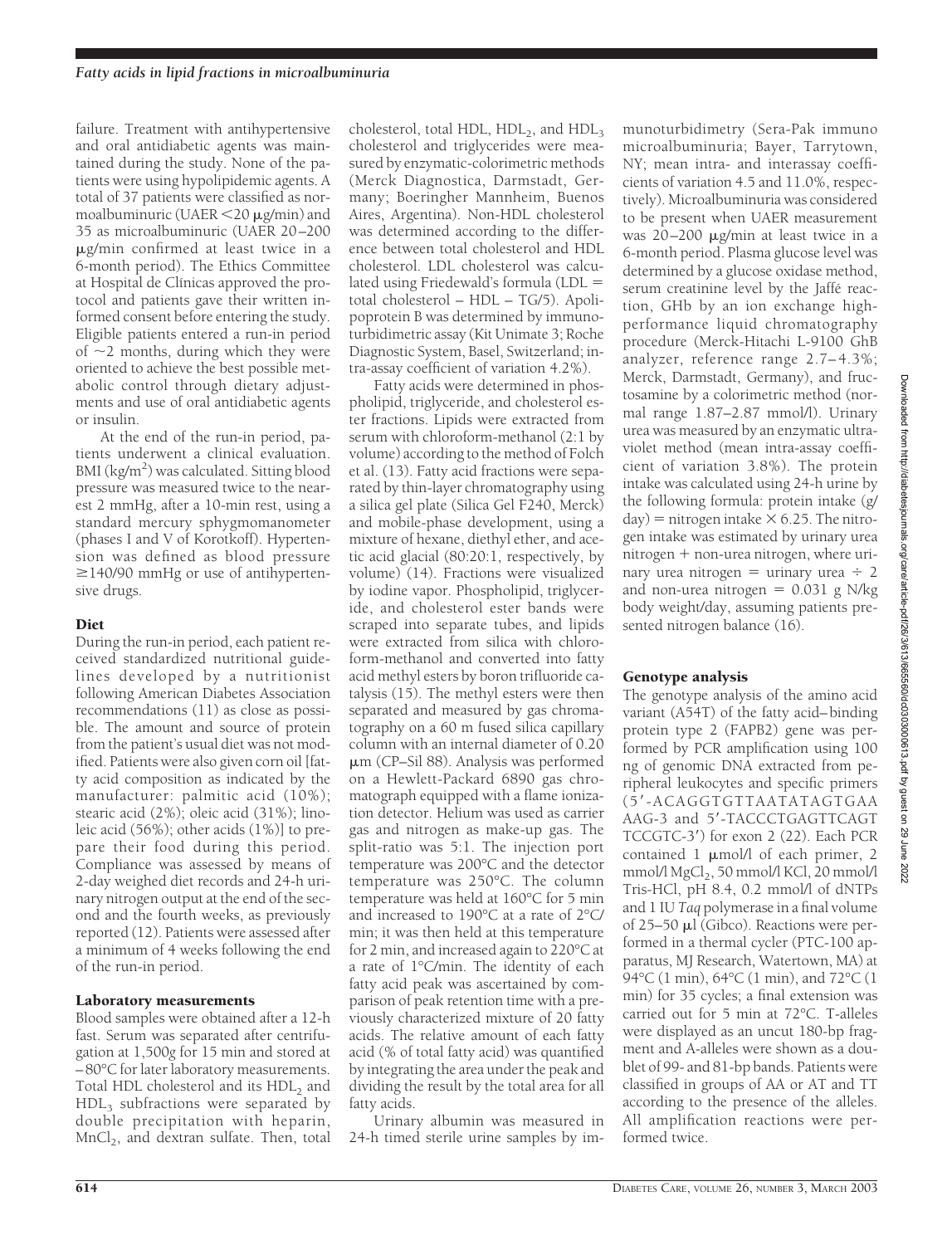# **Table 1—***Clinical, laboratory characteristics, and lipid profile of type 2 diabetic patients*

|                                    | Normoalbuminuric    | Microalbuminuric    | $\boldsymbol{P}$ |
|------------------------------------|---------------------|---------------------|------------------|
| n                                  | 37                  | 35                  |                  |
| Age (years)                        | $58.9 \pm 10.1$     | $56.0 \pm 9.3$      | 0.207            |
| Gender (male)                      | 18(48.6)            | 20(57.1)            | 0.490            |
| Diabetes duration (years)          | $10.6 \pm 7.5$      | $11.5 \pm 7.7$      | 0.650            |
| Hypertension                       | 21(56.8)            | 22(62.9)            | 0.637            |
| Diabetes treatment $(D/OA/I/I+OA)$ | 5/28/0/4            | 2/16/7/10           | 0.003            |
| BMI $(kg/m2)$                      | $26.4 \pm 3.5$      | $27.9 \pm 2.7$      | 0.052            |
| Fasting plasma glucose (mg/dl)     | $121 \pm 34$        | $124 \pm 32$        | 0.698            |
| Fructosamine (mmol/l)              | $3.07 \pm 0.54$     | $3.39 \pm 0.54$     | 0.015            |
| $GHb$ $(\%)$                       | $4.97 \pm 0.78$     | $5.50 \pm 1.28$     | 0.041            |
| Serum creatinine (mg/dl)           | $0.87 \pm 0.19$     | $0.88 \pm 0.18$     | 0.587            |
| 24 h UAER (µg/min)                 | $6.38(3.78 - 7.66)$ | $51.4(31.9 - 81.4)$ |                  |
| Apolipoprotein B (mg/dl)           | $114 \pm 31$        | $124 \pm 30$        | 0.177            |
| Cholesterol (mg/dl)                | $196 \pm 39$        | $203 \pm 35$        | 0.432            |
| Triglycerides (mg/dl)              | $120(92 - 195)$     | $122(88-175)$       | 0.818            |
| $HDL$ (mg/dl)                      | $52 \pm 20$         | $49 \pm 16$         | 0.572            |
| $HDL2$ (mg/dl)                     | $14 \pm 13$         | $11 \pm 12$         | 0.342            |
| HDL <sub>3</sub> (mg/dl)           | $37 \pm 15$         | $38 \pm 13$         | 0.740            |
| LDL (mg/dl)                        | $113 \pm 32$        | $124 \pm 29$        | 0.157            |
| Non-HDL cholesterol (mg/dl)        | $144 \pm 39$        | $153 \pm 35$        | 0.305            |
| Cholesterol/HDL ratio              | $4.22 \pm 1.61$     | $4.36 \pm 1.05$     | 0.672            |

Data are expressed as mean  $\pm$  SD, median (95% CI), or number of patients (%) with the characteristic. D/OA/I/I+OA, diet only/oral antidiabetic agents/insulin/ insulin associated with oral antidiabetic agent.

## Statistical analysis

The characteristics of normoalbuminuric and microalbuminuric patients were analyzed using the unpaired Student's *t* test, Mann-Whitney U test,  $\chi^2$  tests, or Fisher's exact test as appropriate. The Pearson correlation coefficient was used for testing the relationships among the different fatty acid fractions. *P* values <0.05 were considered to be statistically significant. Multiple logistic regression analysis was performed with microalbuminuria as the dependent variable, and possible associated factors were selected according to their significance  $(P < 0.10)$  in univariate analyses. Results were expressed as medians and 95% CI or means  $\pm$  SD unless otherwise stated. SPSS 10.0 (SPSS, Chicago, IL) was used for the analyses.

# **RESULTS**

## Patient characteristics

The main clinical and laboratory characteristics of normoalbuminuric and microalbuminuric patients are shown in Table 1. All women were postmenopausal and only two (one normoalbuminuric and one microalbuminuric) were using hormone replacement therapy (conjugated estrogens). The microalbuminuric patients were more often treated with

insulin and presented higher levels of fructosamine and GHb than the normoalbuminuric patients. Antihypertensive treatment was calcium channel blockers, diuretics, direct vasodilators,  $ACE$  inhibitors, and  $\beta$ -blockers. No difference was observed in the proportion of antihypertensive drugs used by normoand microalbuminuric patients.

## Serum lipid levels

Serum lipid levels are shown in Table 1. No difference was observed between normo- and microalbuminuric patients regarding serum levels of apolipoprotein B, total cholesterol, HDL cholesterol and fractions, LDL cholesterol, non-HDL cholesterol, and triglycerides.

## Fatty acid composition

The fatty acid composition of phospholipid, triglyceride, and cholesterol ester fractions is described in Table 2. Polyunsaturated fatty acids (PUFA) tended to be lower and saturated fatty acids (SFA) higher in all fractions of microalbuminuric diabetic patients, but statistical significance was observed only for triglyceride fractions.

In triglyceride fractions, a lower proportion of PUFA was observed in microalbuminuric than in normoalbuminuric patients. This reduction was mainly due to a decrease in the proportion of n-6 fatty acids in microalbuminuric patients as compared with normoalbuminuric patients. Analyzing individual n-6 family fatty acids in the triglyceride fraction, it was observed that the proportion of linoleic (19.1  $\pm$  10.1% vs. 23.7  $\pm$  10.6%; *P* = 0.066),  $\gamma$ -linolenic  $[0.23\% (0-0.39)$  vs.  $0.54\% (0.01-0.93)$ ;  $P = 0.054$ , eicosadienoic (0.69  $\pm$  0.82%) vs.  $1.30 \pm 1.75\%$ ;  $P = 0.067$ ), and arachidonic acids [1.09% (0.61–2.21) vs.  $1.20\%$   $(0.61-2.21)$ ;  $P = 0.069$ ] also tended to be lower in microalbuminuric patients, although without statistical significance.

On the other hand, the proportion of SFA in the triglyceride fraction was higher in microalbuminuric than normoalbuminuric patients. The proportion of monounsaturated fatty acids (MUFA) was similar in microalbuminuric patients and normoalbuminuric patients. In a multiple logistic regression analysis, the proportion of PUFA in triglyceride fraction (odds ratio [OR] 0.92, 95% CI 0.85–0.98; *P* 0.019) was the only factor associated with microalbuminuria. SFA (OR 1.01, 95%  $CI$  0.96 $-1.06$ ;  $P = 0.647$ ), BMI (OR 1.15; 95% CI 0.97 $-1.37$ ;  $P = 0.106$ ), and GHb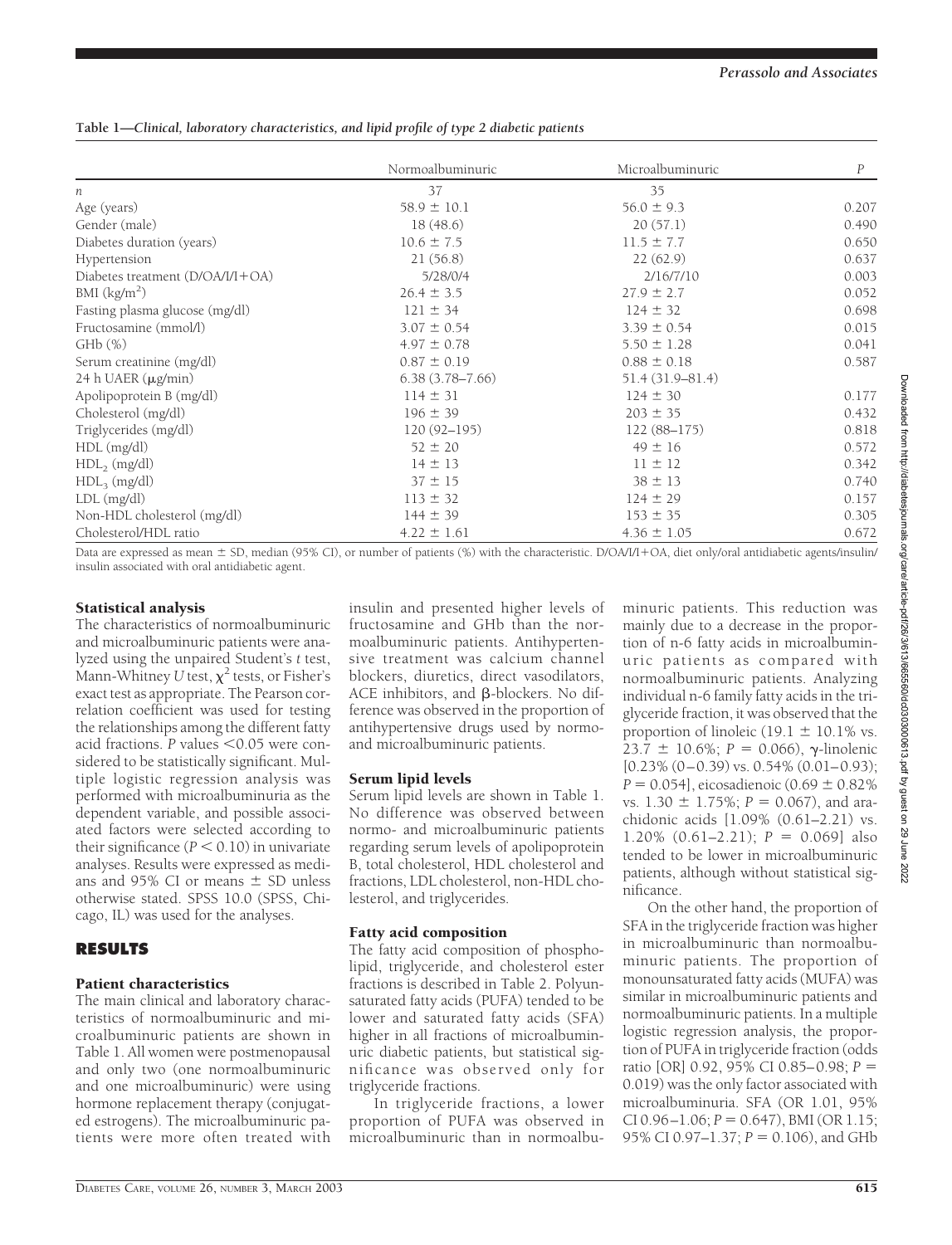|                            | Normoalbuminuric  | Microalbuminuric  | $\boldsymbol{P}$ |
|----------------------------|-------------------|-------------------|------------------|
| n                          | 37                | 35                |                  |
| Triglyceride fraction      |                   |                   |                  |
| SFA                        | $34.70 \pm 13.09$ | $43.38 \pm 18.04$ | 0.022            |
| <b>MUFA</b>                | $31.20 \pm 13.21$ | $31.83 \pm 13.37$ | 0.840            |
| <b>PUFA</b>                | $34.10 \pm 11.31$ | $24.79 \pm 11.01$ | 0.001            |
| PUFA n-6                   | $31.36 \pm 11.45$ | $21.67 \pm 10.55$ | < 0.0001         |
| PUFA <sub>n-3</sub>        | $2.09 \pm 3.40$   | $2.20 \pm 5.50$   | 0.920            |
| Cholesterol ester fraction |                   |                   |                  |
| SFA                        | $21.77 \pm 9.83$  | $26.15 \pm 11.42$ | 0.085            |
| <b>MUFA</b>                | $17.25 \pm 10.20$ | $17.92 \pm 12.08$ | 0.799            |
| <b>PUFA</b>                | $60.98 \pm 13.15$ | $55.62 \pm 14.95$ | 0.111            |
| PUFA n-6                   | $54.29 \pm 14.76$ | $51.72 \pm 14.76$ | 0.463            |
| PUFA <sub>n-3</sub>        | $5.98 \pm 6.56$   | $3.44 \pm 3.39$   | 0.044            |
| Phospholipid fraction      |                   |                   |                  |
| SFA                        | $54.23 \pm 14.13$ | $57.29 \pm 16.48$ | 0.406            |
| <b>MUFA</b>                | $11.49 \pm 11.01$ | $11.63 \pm 11.09$ | 0.958            |
| <b>PUFA</b>                | $34.28 \pm 11.93$ | $30.74 \pm 12.85$ | 0.236            |
| PUFA <sub>n-6</sub>        | $31.94 \pm 10.77$ | $28.44 \pm 11.79$ | 0.199            |
| PUFA <sub>n-3</sub>        | $1.93 \pm 1.89$   | $1.87 \pm 1.44$   | 0.876            |

**Table 2—***Fatty acid composition (% of the total amount of fatty acids) in lipid fractions in type 2 diabetic patients with normoalbuminuria and microalbuminuria*

Data are expressed as mean  $\pm$  SD.

 $(OR 1.60; 95\% CI 0.86 - 2.96; P = 0.137)$ were excluded from the model.

In cholesterol ester fraction, the proportion of total PUFAs tended to be lower in microalbuminuric than in normoalbuminuric patients, although without statistical significance  $(P = 0.111)$ . However, the level of n-3 fatty acids was lower in microalbuminuric than in normoalbuminuric patients. No difference was observed between normo- and microalbuminuric patients in terms of other groups of fatty acids (n-6 family, SFA, and MUFA). Analyzing individual fatty acid composition, it was observed that the proportion of  $\gamma$ -linolenic acid (C18:3 n-6) was lower in microalbuminuric patients [0.46% (95% CI 0–0.75)] than in normoalbuminuric patients  $[0.57\% (0.36-1.02); P = 0.028]$ . The proportion of long-chain n-3 fatty acids was similar in both groups of patients, although the median proportion of docohexaenoic acid (22:6 n-3) tended to be lower  $(P = 0.112)$  in microalbuminuric  $[0.76\% (0-5.40)]$  than in normoalbuminuric patients [1.03% (0.40–6.93)].

In phospholipid fraction, fatty acid composition (SFA, MUFA, and PUFA) was similar in normo- and microalbuminuric patients. The analysis of individual fatty acids revealed that the microalbuminuric patients did not present any detectable amount of  $n-3$   $\alpha$ -linolenic acid (C18:3 n-3).

When the proportion of fatty acids was compared in different lipid fractions, we observed a significant positive correlation between triglyceride and phospholipid fractions regarding SFA ( $r = 0.356$ ;  $P = 0.003$ ) and PUFA content ( $r = 0.566$ ;  $P < 0.001$ ). A positive correlation was also observed between triglyceride and cholesterol ester fractions concerning the proportion of SFA  $(r = 0.351; P = 0.003)$ and PUFA  $(r = 0.215)$ . However, the significance of this correlation was marginal for the proportion of PUFA  $(P = 0.07)$ .

## Genotype analysis

FAPB2 polymorphism was determined in 69 patients, with the following distribution: AA 29 patients (42.0%); AT 37 patients (51.4%); and TT 3 patients (4.2%). The frequency of allele A was 0.69. The frequency of allele T was 0.31. The observed genotype distribution was in agreement with the Hardy-Weinberg equilibrium. The genotype distribution of FAPB2 gene polymorphism according to the presence of the T allele was similar in microalbuminuric patients (58.8%) and normoalbuminuric patients (57.1%) (*P* 0.05).

## Characteristics of the diet

According to the weighed diet records, normoalbuminuric and microalbuminuric patients had a similar intake of total energy  $(1,699 \pm 436 \text{ vs. } 1,660 \pm 427)$ kcal); carbohydrate  $(50.03 \pm 6.47 \text{ vs.})$ 48.46  $\pm$  5.33%); protein (21.75  $\pm$  3.59 vs. 22.95  $\pm$  3.62%); fat (28.63  $\pm$  5.59 vs.  $28.60 \pm 5.28\%$ ; SFA  $(8.32 \pm 2.30 \text{ vs.})$ 8.41  $\pm$  2.05%); MUFA (9.62  $\pm$  2.42 vs. 9.92  $\pm$  2.41%); PUFA (7.89  $\pm$  2.30 vs. 7.49  $\pm$  2.18%); and cholesterol [174 mg (150–224) vs. 186 mg (156–263)].

Total protein intake (g/kg body weight) assessed by nitrogen output and by weighed diet records was similar in normoalbuminuric  $(1.25 \pm 0.3 \text{ vs.})$  $1.31 \pm 0.3$ ;  $P > 0.05$ ) and microalbuminuric patients  $(1.31 \pm 0.4 \text{ vs. } 1.25 \pm 0.3;$  $P > 0.05$ .

**CONCLUSIONS** — In this sample of microalbuminuric type 2 diabetic patients, a lower proportion of PUFA, especially from the n-6 family, and a higher proportion of SFA were observed in triglyceride fraction. As far as we know, this is the first study to address fatty acid composition in type 2 diabetic patients with microalbuminuria.

Abnormal fatty acid composition has been described in type 2 diabetic patients in general. The most consistent findings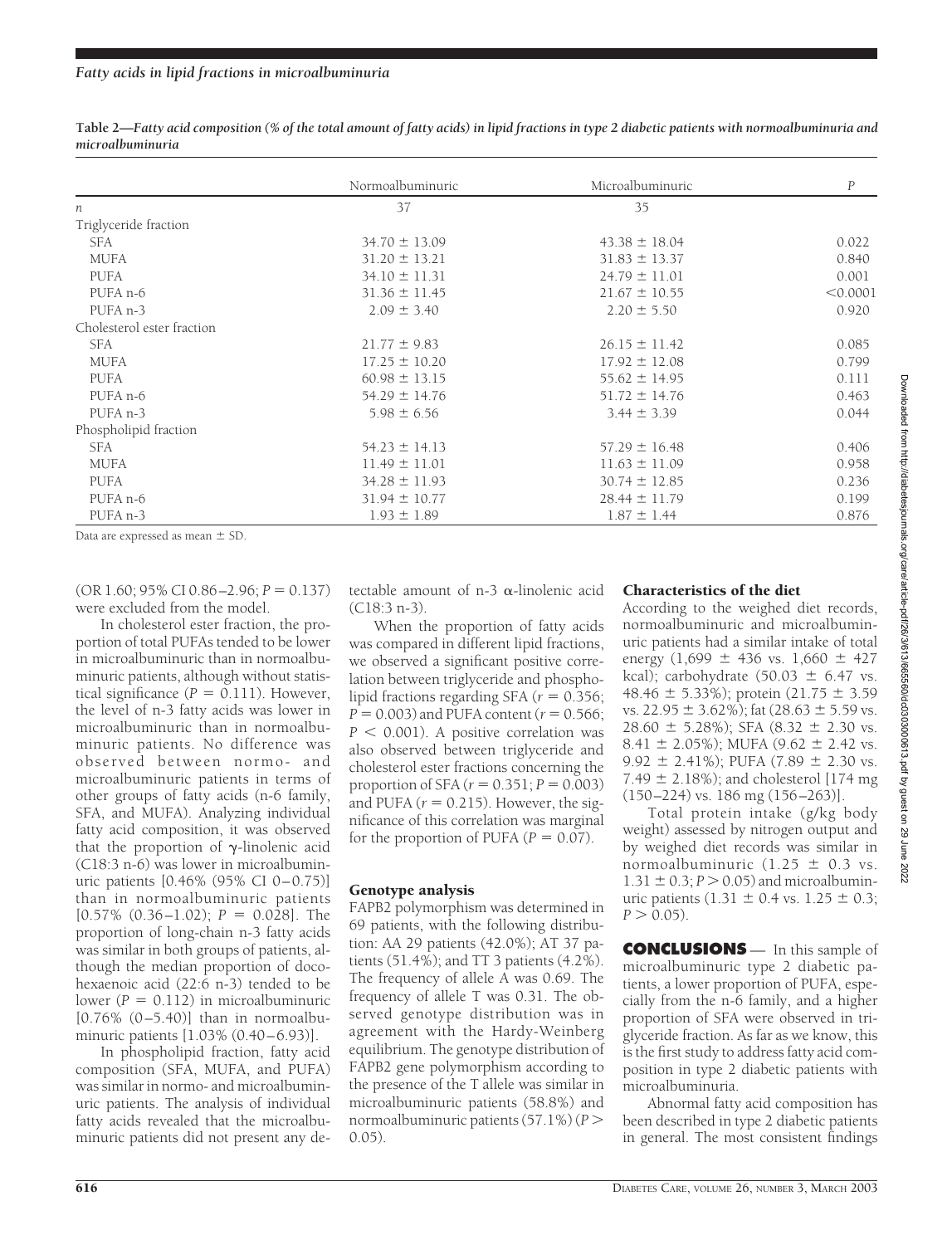of previous studies are changes in the n-6 family of fatty acids: lower proportion of PUFA (linolenic acid) in cholesterol ester (17) and in phospholipid fractions (18,19), and higher content of highly unsaturated fatty acids derived from linoleic acid. This has been attributed to an increase in the elongation and desaturation process (18) or to a higher intake of SFA (17). Other studies have reported a decreased level of total PUFA, mainly of the n-6 family, in type 2 diabetic patients with dyslipidemia (20). However, renal status, and especially albuminuria, was not evaluated in those studies (17–20). In addition, alterations in fatty acid composition were described in cholesterol ester and phospholipid fractions, but not in triglyceride fraction. As shown in the present study, the fatty acid alterations in microalbuminuric patients were only significant in triglyceride fraction, although a similar nonsignificant pattern was also observed in cholesterol ester and phospholipid fractions. Moreover, a positive correlation was observed between triglyceride and phospholipid fractions in terms of the proportion of SFA and PUFA and between triglyceride and cholesterol ester fractions in terms of the proportion of SFA, as also demonstrated by others (17). These observations suggest that the fatty acid composition of different lipid fractions behaves similarly.

The composition of fatty acids in triglyceride fraction depends on the diet and on the metabolic process of fatty acid synthesis and elongation, desaturation, and oxidation (21). The lower proportion of PUFA and n-6 family fatty acids in microalbuminuric type 2 diabetic patients was not associated with different fatty acid composition of the diet, since both normo- and microalbuminuric patients followed a similar standardized diet. According to the weighed dietary records, the intake of different fatty acids was similar in normo- and microalbuminuric patients. Therefore, the lower proportion of PUFA in the triglyceride fraction of microalbuminuric patients was probably related to a shift in metabolism, or, alternatively, could have been related to a decrease in the intestinal absorption of these fatty acids.

Absorption of fatty acids across the intestinal mucosa is carried out by FABP2. This intracellular protein is only expressed in the intestine, and it binds to fatty acids in a noncovalent reaction with

saturable kinetics. The G to A polymorphism of codon 54 of the FABP2 gene (A54T) results in the substitution of an alanine (A) for a threonine (T) in FABP2. The presence of the T-54 allele of FABP2 has been associated with increased affinity of FABP2 for long-chain fatty acids (22) and with elevated fasting plasma triglyceride levels in patients with type 2 diabetes (23). In the present study, the proportion of normo- and microalbuminuric patients presenting the codon 54 polymorphism was not different. Therefore, it is very unlikely that our results were influenced by different absorption of fatty acids.

The changes in fatty acid composition observed in this study were mainly related to n-6 fatty acids. Linoleic acid is the precursor of this family of fatty acids (21). The proportion of linoleic acid was similar in normo- and microalbuminuric patients; therefore, the lower content of other n-6 fatty acids was probably due to alterations in the metabolic pathways involved in the synthesis and metabolism of the n-6 family of fatty acids (24).

Microalbuminuric patients had higher levels of fructosamine and GHb, indicating a less well-controlled metabolic state. However, these differences were minimal and probably did not affect the results, since the significance of the association between GHb and microalbuminuria was lost in the multiple regression analysis. Furthermore, other authors have also reported that metabolic control did not influence the fatty acid composition of plasma lipid fractions in diabetic patients (20,25).

The lower proportion of n-6 family PUFA in these microalbuminuric patients might affect renal function through the arachidonic acid cascade. A reduced production of prostacyclin, an arachidonic acid derivative with vasodilatory and platelet inhibition properties, has been described in microalbuminuric patients (26). Furthermore, lower levels of n-6 acids are also associated with altered blood viscosity, decreased membrane fluidity, and endothelial dysfunction (27). In fact, we have previously reported that endothelin 1, a marker of endothelial function, was increased in dyslipidemic type 2 diabetic patients and related to higher levels of albuminuria (28). Prospective studies should be conducted to analyze the possible role of lipid fraction fatty acid composition as a risk factor for the

development of cardiovascular events and/or microalbuminuria in type 2 diabetic patients.

The lipid profile of our microalbuminuric type 2 diabetic patients was not different from that of normoalbuminuric patients. Other studies have reported the presence of dyslipidemia in microalbuminuric type 2 diabetic patients (2,5,6). However, there is no information about the dietary intake in some of those studies (2,6). The increased level of triglycerides and low levels of HDL reported in lean microalbuminuric Japanese patients (5) could be explained (29) in part by a higher carbohydrate intake (60 vs. 50%) as compared with the present study.

In conclusion, type 2 diabetic patients with microalbuminuria presented lower levels of PUFA, especially of the n-6 family, in triglyceride fraction. Lower levels of PUFA in triglyceride fraction may represent a risk factor for cardiovascular disease and may contribute to the progression of renal disease in type 2 diabetic patients with microalbuminuria.

**Acknowledgments**— This study was partially supported by Fundação de Amparo à Pesquisa do Estado do Rio Grande do Sul, Projeto de Núcleos de Excelência do Ministério de Ciência e Tecnologia, and Hospital de Clínicas de Porto Alegre. T.Z., V.M., M.P., and J.A. were recipients of scholarships from Fundação Coordenação de Aperfeiçoamento de Pessoal de Ensino Superior. We thank Clarissa Capp and Paula Eichler for the genotype analyses of the FABP2 gene.

### **References**

- 1. Mogensen CE: Microalbuminuria predicts clinical proteinuria and early mortality in maturity onset diabetes.*N Engl J Med* 310:356–360, 1984
- 2. Mattock MB, Morrish NJ, Viberti GC, Kenn H, Fitzgerald AP, Jackson G: Prospective study of microalbuminuria as predictor of mortality in NIDDM.*Diabetes* 41:736–741, 1992
- 3. Gall MA, Borch-Johnsen K, Hougaard P, Nielsen FS, Parving HH: Albuminuria and poor glycemic control predict mortality in NIDDM. *Diabetes* 44:1303–1309, 1995
- 4. Stehouwer CD, Gall MA, Twisk JW, Knudsen E, Emeis JJ, Parving HH: Increased urinary albumin excretion, endothelial dysfunction, and chronic lowgrade inflammation in type 2 diabetes: progressive, interrelated, and independently associated with risk of death. *Diabetes* 51:1157–1165, 2002